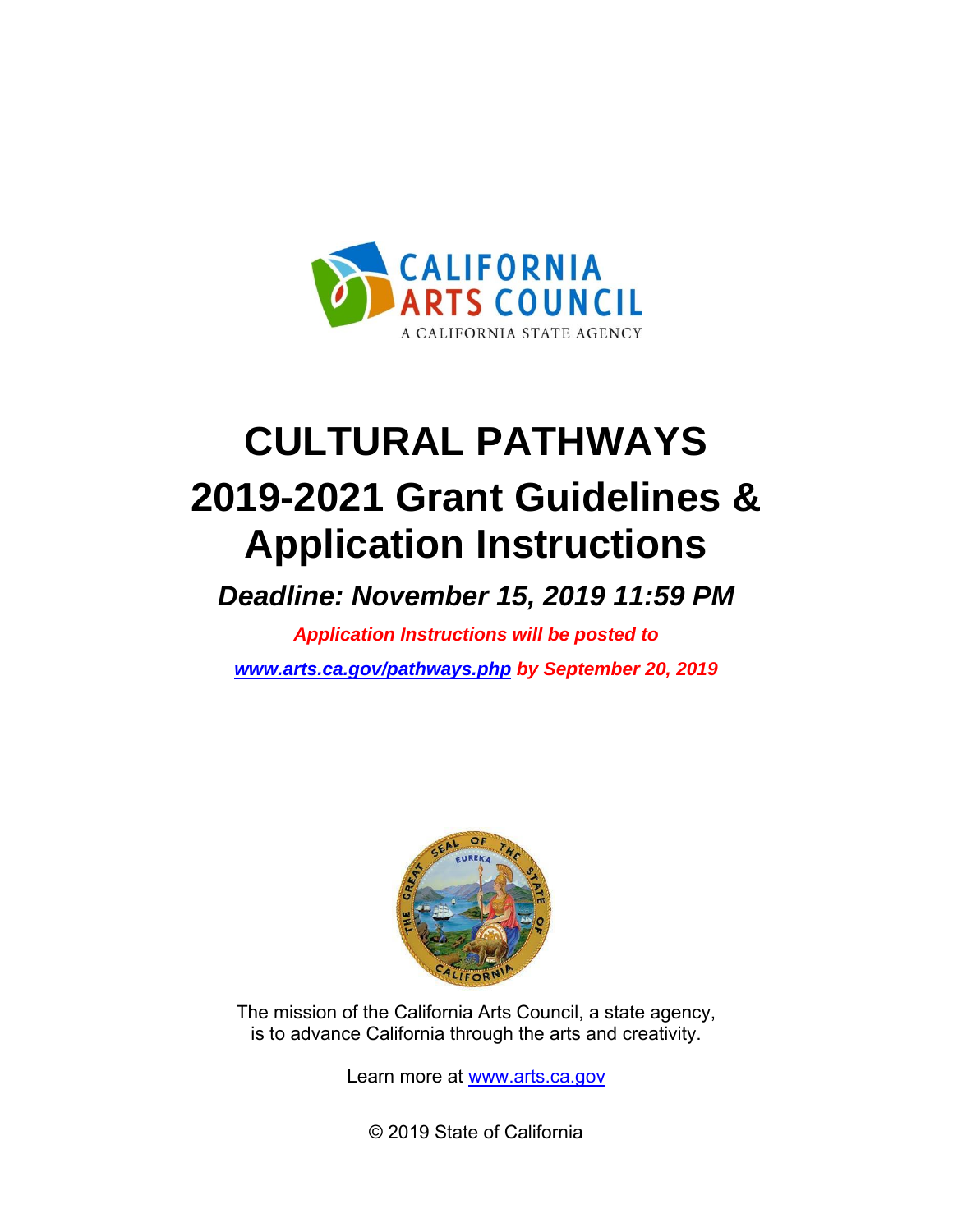#### **California Arts Council**



**Governor of California** Gavin Newsom

#### **Arts Council Members**

Nashormeh Lindo, Chair Larry Baza, Vice Chair

Juan Devis Jodie Evans Kathleen Gallegos Jaime Galli Stanlee Gatti Donn K. Harris Louise McGuinness

#### **Executive Director**

Anne Bown-Crawford

#### **Deputy Director**

Ayanna Lalia Kiburi, MPH

#### **Interim Programs Officer** Jason Jong

**Address** 1300 I Street, Suite 930 Sacramento, CA 95814

(916) 322-6555 Toll Free: (800) 201-6201 FAX: (916) 322-6575 CA Relay Service: 711 Large print is available upon request.

#### [www.arts.ca.gov](http://www.arts.ca.gov/)

#### **Office Hours** 8:00 AM - 5:00 PM Monday through Friday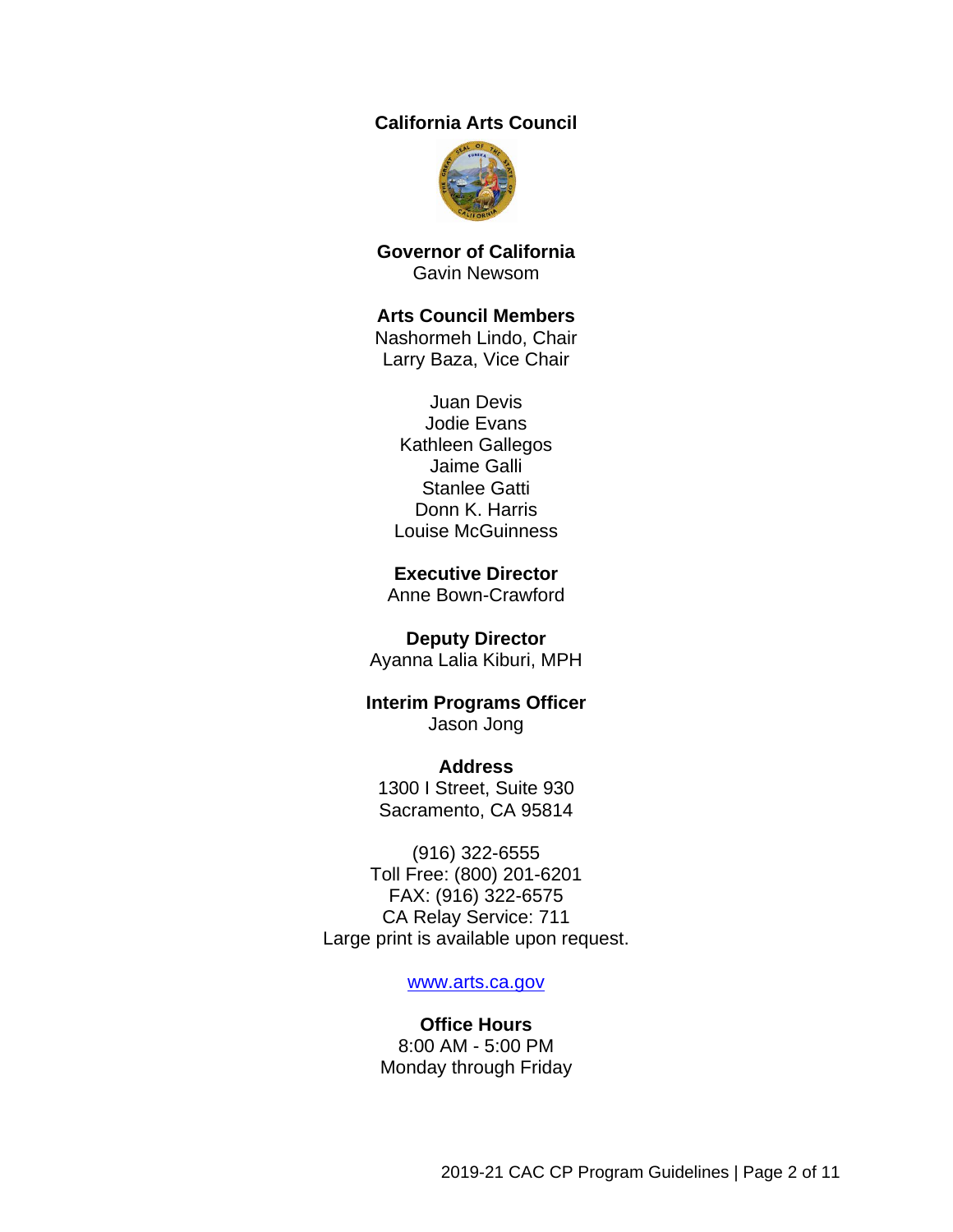**Purpose:** The California Arts Council (CAC), a state agency, was established in January 1976 to encourage artistic awareness, participation, and expression; to help independent local groups develop their own arts programs; to promote employment of artists and those skilled in crafts in the public and private sector; and to enlist the aid of all state agencies in the task of ensuring the fullest expression of our artistic potential.

**The Council:** The appointed Council of the CAC consists of 11 members who serve staggered terms. The Governor appoints nine members, the assembly Speaker appoints one member, and the Senate President pro Tempore appoints one member. Council members serve without salary, elect their own officers, and meet throughout the state to encourage public attendance. This body sets policy and has final approval of CAC grants.

**Mission:** Advancing California through the arts and creativity.

**Vision:** The CAC envisions a California where the lives of all Californians are enriched by access to and participation in a diverse spectrum of arts and cultural experiences and the arts ecosystem reflects contributions from all of California's diverse populations.

**Funding:** The CAC is a state agency, funded from the state's annual budget process and proceeds from the California Arts License Plate and the Keep Arts in Schools tax return voluntary contribution fund, supplemented by funds from the National Endowment for the Arts. Its grants are usually matched by foundations, individuals, earned income, government agencies, or other organizations.

**Information Access:** Due to the Public Records and Open Meeting Acts, applications and their attachments are not confidential and may be requested by the media and/or public. Meeting dates and locations are posted at [www.arts.ca.gov.](http://www.arts.ca.gov/) Observers may attend but may not participate in, or in any way interfere with, Council meetings. Each meeting provides a designated time for public comment, although comments may be time-limited.

**Grant Process:** Applications are evaluated by panels of experts, recognized in their respective fields, who rank applications according to program criteria. The CAC staff provides information but not recommendations to the panel. The Council reviews panel recommendations before making final funding decisions. CAC staff is responsible for grant contract administration after Council approval. In dire or unexpected circumstances, CAC reserves the right to make exceptions to any policy or procedure on a case-by-case basis.

<span id="page-2-0"></span>**Requirements:** The CAC is mandated both by federal and state regulations to fund only organizations that have proof of nonprofit status under sec. 501(c)(3) of the Internal Revenue Code (Fiscal Receivers are eligible in some programs), or under sec. 23701d of the California Revenue and Taxations Code, or entities that are a unit of government; and that comply with the Civil Rights Acts of 1964, as amended; sec. 504 of the Rehabilitation Act of 1973, as amended; the Age Discrimination Act of 1975; the Drug-Free Workplace Act of 1988; California Government Code secs. 11135-11139.5 (barring discrimination); the Fair Labor Standards Act, as defined by the Secretary of Labor in part 505 of title 29 of the Code of Federal Regulation; the Americans With Disabilities Act of 1990 ("ADA"); the Fair Employment and Housing Act; and the Personal Responsibility and Work Opportunity Reconciliation Act of 1996.

**Ownership, Copyrights, Royalties, Credit:** The CAC does not claim ownership, copyrights, royalties, or other claim to artwork produced as a result of a CAC grant. However, the CAC reserves the right to reproduce and use such material for official, noncommercial purpose, including but not limited to use on the CAC website, social media and print materials. In addition, the CAC requires documentation of grants activity, and appropriate credit for CAC partial support.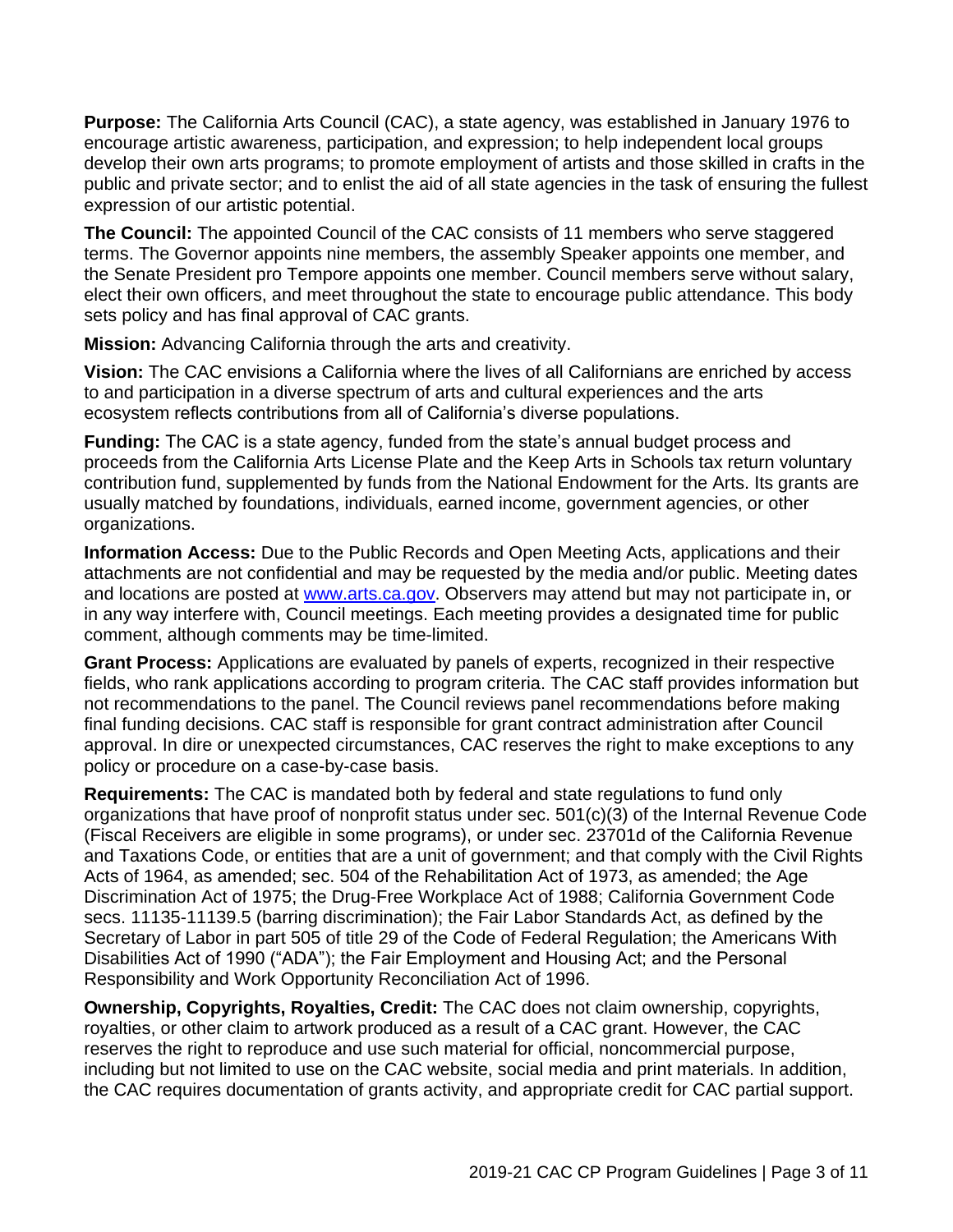

# **CULTURAL PATHWAYS 2019-21 GRANT GUIDELINES DEADLINE: November 15, 2019 11:59 PM**

**Apply at** [calartscouncil.smartsimple.com](https://calartscouncil.smartsimple.com/s_Login.jsp)

# **Up to \$30,000 Grant Activity Period: July 1, 2020 – June 30, 2022**

## **Background and Purpose**

The Cultural Pathways program is rooted in the CAC's commitment to serving the needs of an increasingly demographically complex California, and the belief that a healthy arts ecosystem reflects contributions from all of California's diverse populations.

The purpose of the Cultural Pathways program is to strengthen the capacity of small, new, and emerging arts organizations that are rooted in communities of color, recent immigrant and refugee communities, and tribal or indigenous groups, and to anchor the cultural and creative work of these organizations into the cultural landscape of the state.

Intended Outcomes of Cultural Pathways:

- Authentic and creative voices of all of California's diverse communities are celebrated and nurtured.
- A greater diversity of artists, organizations and communities across the state are supported.
- Administrative, artistic, and governance personnel receive significant professional development necessary to make transformational growth within their organizations.

#### **Program Description**

Successful applicants will receive two years of general operating support up to an amount of \$15,000 per year over the course of the two-year program. Successful applicants will also receive technical assistance and professional development tools, resources, and training. Technical assistance may take the form of convenings, webinars, learning communities, and workshops.

#### **Program Goals**

Projects should address the following Cultural Pathways program goals:

- Strengthen organizational capacity of small, new and emerging arts and cultural organizations.
- Advance specific skills and knowledge of key administrative, artistic, and governance personnel.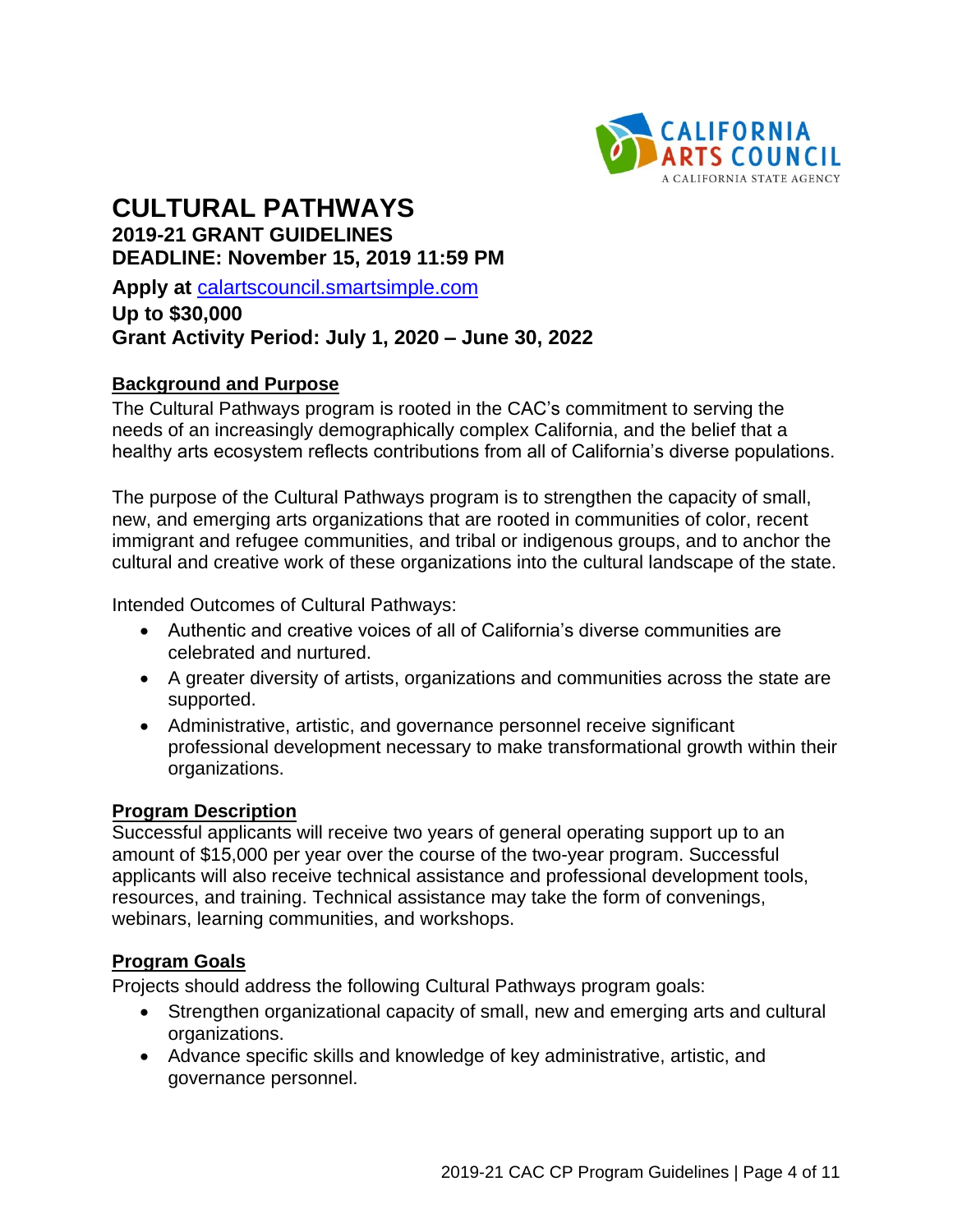- Support the strategic and long-term stability of an organization.
- Increase access to best practices in nonprofit and public sector management.

## **Program Requirements**

General operating support is intended to support the organization or group in carrying out their mission. Cultural Pathways funding is *not* intended to support a specific project.

- The applicant must complete general operating support activities aligned with the program's purpose by June 30, 2022.
- All activities to be funded by the CAC must occur within the two-year Grant Activity Period (see [Timeline\)](#page-8-0).
- The organization must support a community of color, recent immigrant community, refugee community, tribal or indigenous group.
- The organization must include and represent the communities to be served.
	- o Organization mission, staff, and board (or other advisory or governing body) must remain deeply rooted in and reflective of the identified community or group.
	- o Provided arts activities, programs and/or services must be culturally relevant and responsive to the identified community or group.
- All CAC-funded programs, services, information, and facilities where funded activities take place must be accessible for individuals with disabilities, including but not limited to individuals who are deaf, hard of hearing, deaf-blind, have difficulty speaking, have a physical disability, visual disability, developmental disability, learning disability, mental illness or chronic illness. Please see Page 3: [Requirements](#page-2-0) for more information.

Successful applicants will be required to:

- Participate in *Technical Assistance* and *Professional Development* activities offered remotely and in person through the CAC and program partners
- Contribute to the learning community of the grantee cohort
- Attend one regional convening per year (travel assistance provided)
- Complete an Interim Report at the end of the first year of the grant
- Complete a Final Report at the end of the Grant Activity Period

*Technical Assistance* may include the following areas:

- Online grants management system support
- Grant evaluation and reporting
- Additional areas as identified by the grantee cohort

*Professional Development* may include the following areas:

- Strategic planning and implementation
- Leadership and board development
- Nonprofit financial management
- Fund development strategies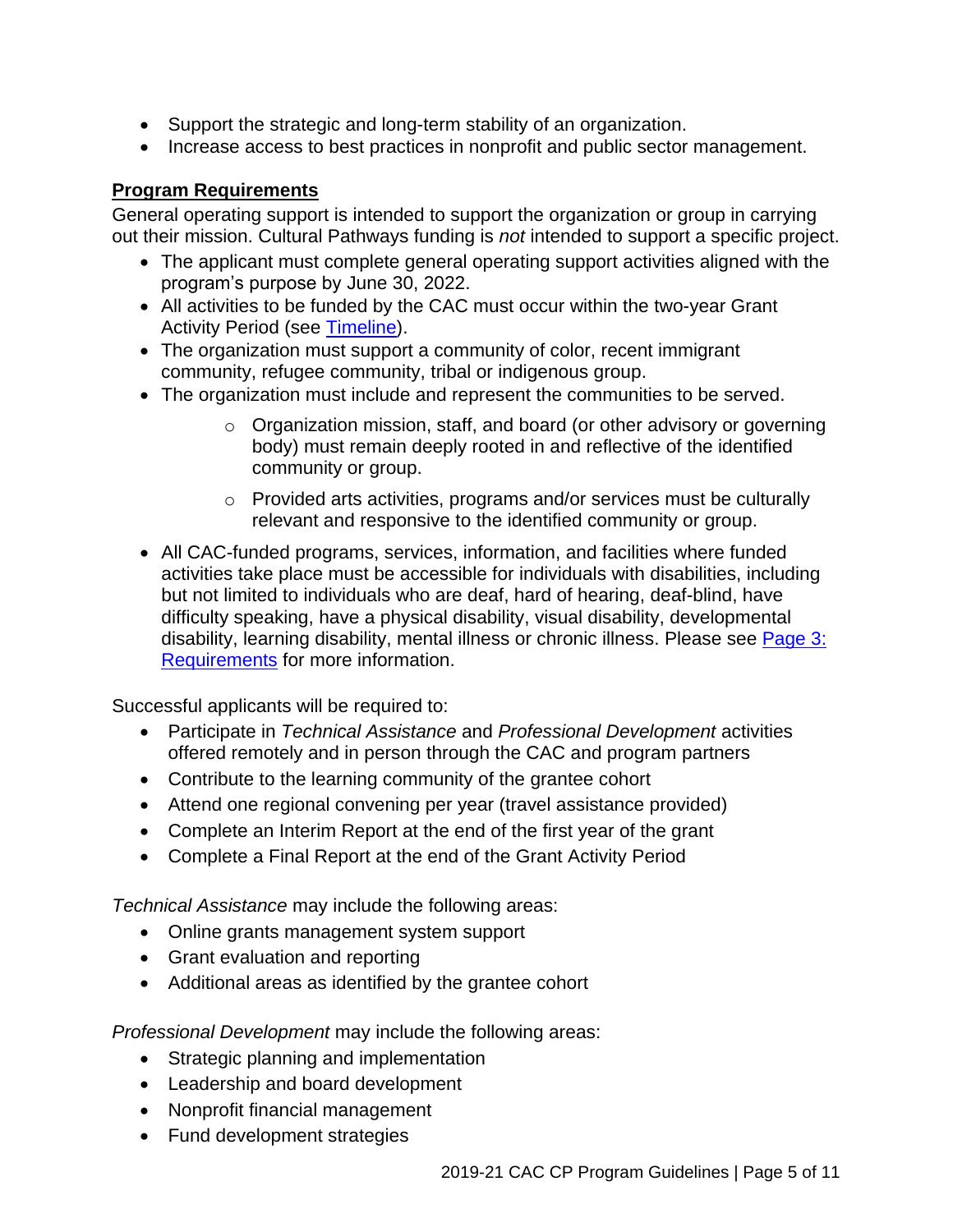- Marketing and outreach
- Data and systems management
- Arts presenting
- Communicating the value of your work
- Program evaluation
- Developing and maintaining partnerships
- Additional areas as identified by the grantee cohort

#### **Eligible Request Amounts**

- Applicant organizations can request up to \$30,000 for the two-year grant period.
- The total request for funding in this two-year grant program cannot exceed 100% of an organization's total operating revenue from the most recently completed fiscal year, as provided on the Budget Snapshot at the time of application.

#### **Eligibility**

Pathways supports California-based arts organizations deeply rooted in and reflective of communities of color, recent immigrant and refugee communities, and tribal or indigenous groups.

- Applicants must either be a California-based nonprofit arts organization or California-based unincorporated arts organization (such as artist groups and artist-collectives) led by California-based artists and arts administrators. These entities must apply in partnership with a Fiscal Sponsor (see below).
- Applicants must have a total operating revenue of less than \$150,000 for each of the last two completed fiscal years, as reported in the Budget Snapshot at the time of application.
- All applicants must have a minimum two-year history of consistent engagement in arts programming and/or services prior to the application deadline.
- All applicant organizations must have a principal place of business in California and be accessible to the general public.
- Applicant organizations must demonstrate proof of nonprofit status under section 501(c)(3) of the Internal Revenue Code, or section 23701d of the California Revenue and Taxation Code.
	- o **Fiscal Sponsors:** An applicant without nonprofit status may use a California-based Fiscal Sponsor with a federal 501(c)(3) designation to conduct work on a not-for-profit project. The Fiscal Sponsor will provide the fiscal and administrative services needed to complete the grant. **If a grant is awarded, the Fiscal Sponsor becomes the legal contractor.** The Fiscal Sponsor must also demonstrate consistent arts services or programming in California for a minimum of two years prior to the application deadline. See additional information on the use of [CAC Fiscal](http://arts.ca.gov/programs/program_files/shared_files/CAC%20Fiscal%20Sponsor%20Information.pdf)  [Sponsors.](http://arts.ca.gov/programs/program_files/shared_files/CAC%20Fiscal%20Sponsor%20Information.pdf)
	- $\circ$  Applicants using Fiscal Sponsors must submit all required materials for the Fiscal Sponsor at the time of application.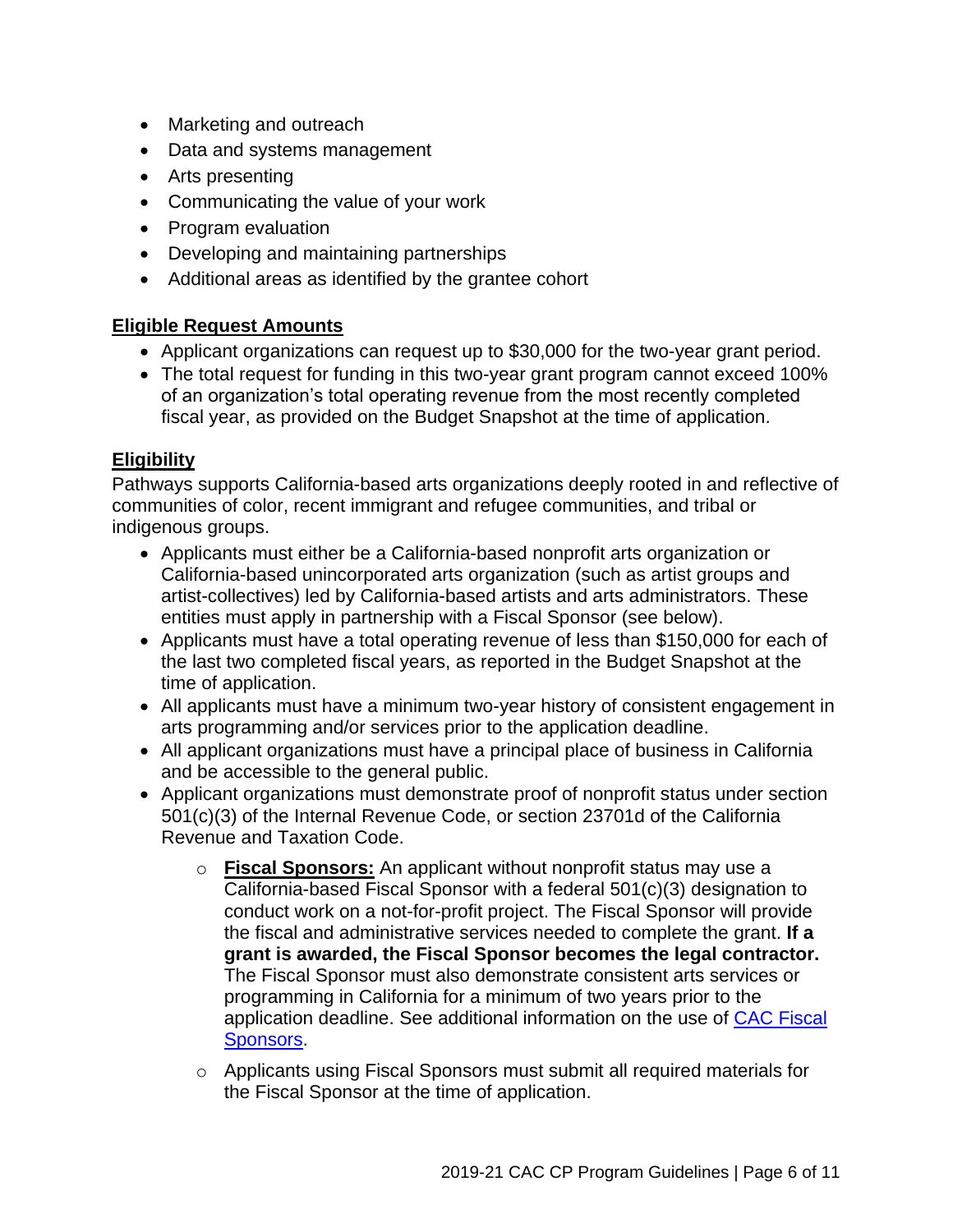- All applicants must submit all required application materials and information at the time of submission. Incomplete applications are ineligible and will not be reviewed by the panel. Please see Application Instructions for all required materials and information.
	- $\circ$  The submission of an SMU DataArts Funder Report is not required for this program. However, applicants must provide a minimum of two and up to three years of basic financial information via the Budget Snapshot within the application.

# **California Secretary of State Certificate of Status**

Nonprofit organizations must have "active status" with the California Secretary of State (SOS) showing evidence of "good standing" at the time of application.

You can verify your organization's status by conducting a search using the SOS online [Business Search](https://businesssearch.sos.ca.gov/) tool. An indication of "active" (versus "suspended," "dissolved," "cancelled," etc.) confirms that your nonprofit corporation exists, is authorized to conduct business in the State of California, has met all licensing and corporation requirements, and has not received a suspension from the Franchise Tax Board.

# **Funding Restrictions**

- The **total of all requests for CAC support during the same year of funding** cannot exceed 50% of an organization's total operating revenue from the most recently completed fiscal year, as reported in the Budget Snapshot at the time of application.
- Applicants to this program are not restricted from applying for and receiving additional CAC project grants.

# **Matching Funds**

This program does not require matching funds.

# **What the CAC Does Not Fund**

- As applicants:
	- o Individuals
	- o State agencies
	- o Federal agencies
	- o Non-arts organizations not involved in arts activities
	- o For-profit organizations
- Nonprofit organizations not in "good standing" with California Secretary of State
- Former grantee organizations not in compliance with CAC grant requirements (as stipulated in grant agreement)
- Expenses incurred before the start date or after the ending date of the Grant Activity Period
- Expenses that would supplant other state funding\*
- Operational, administrative, or indirect costs of schools, colleges, or universities, or any activities that are part of the curricular base of these institutions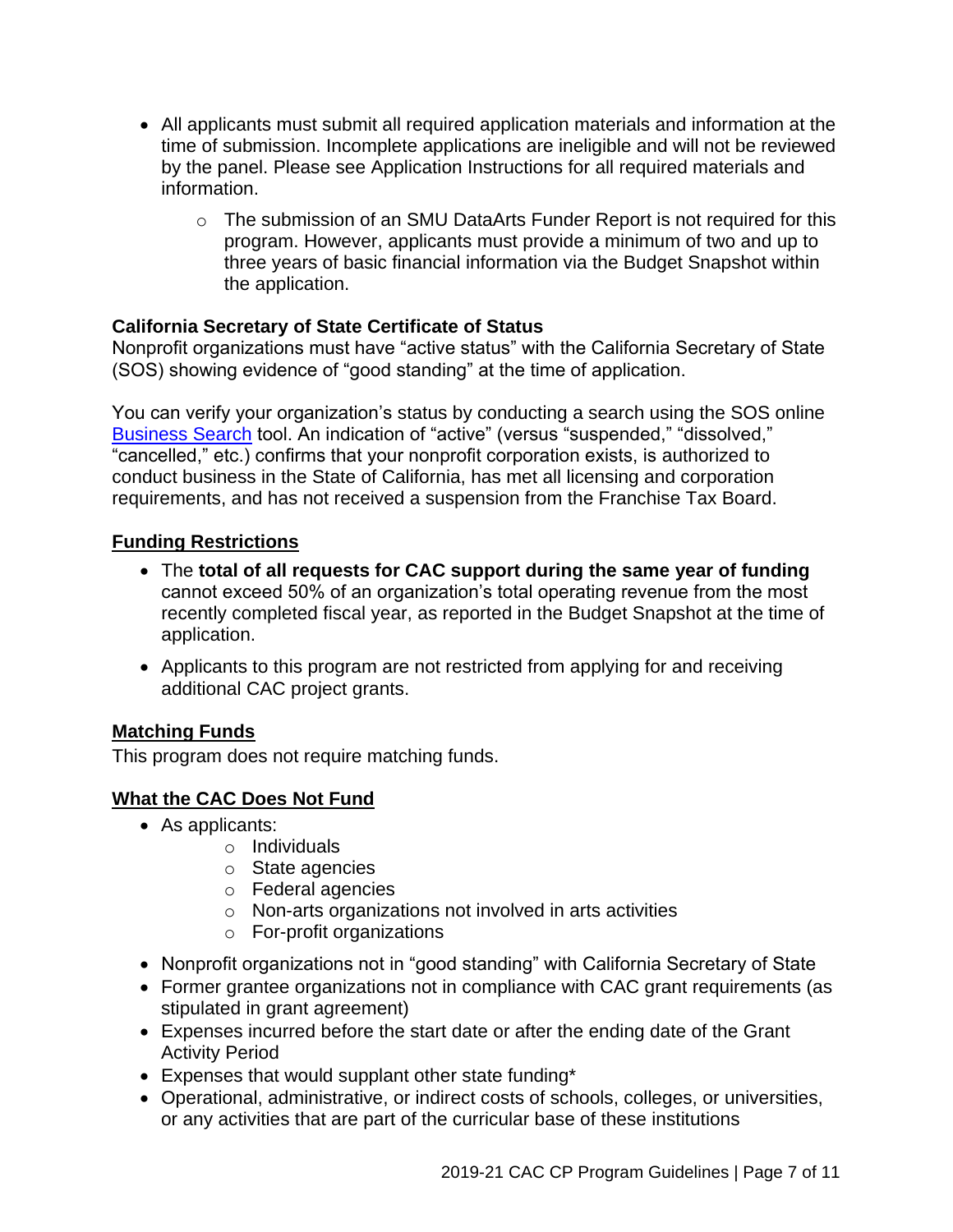- Fundraising activities or services such as annual campaigns, fundraising events, or grant writing
- Lobbying activities that are intended to influence the actions, policies, or decisions of government officials or specific legislation
- Programs or services intended for private use, or for use by restricted membership
- Projects with religious purposes
- Trusts, endowment funds, or investments
- Capital outlay, including construction projects or purchase of land and buildings
- Equipment
- Debt repayment
- Hospitality, meals, or food
- Out-of-state travel

\*Neither the award nor the match may be used to supplant other state funding, including salaries of state employees or general operating expenses of school districts, County Offices of Education, or publicly funded schools, colleges, or universities.

# **Application Process**

Applications will be available online through the CAC's online grants management system at [calartscouncil.smartsimple.com.](https://calartscouncil.smartsimple.com/s_Login.jsp) Only applications submitted through the system by the deadline will be accepted. More information can be found on the Grant [Programs](http://arts.ca.gov/programs/app.php) page of the CAC website.

# **Review Criteria**

A panel will adjudicate applications based on the following criteria:

- **Management and Leadership:** Experience and qualifications of key administrative personnel. Level of involvement, engagement, and support provided by staff, volunteers, and, if applicable, advisory groups and board of directors. Letter of support from a key external stakeholder, partner or collaborator, affirming the organization's capacity to serve the community.
- **Equity and Impact**: Demonstration that organization is rooted in, reflective of, and responsive to the identified community benefiting from its work. Evidence of ability to nurture authentic and creative voices from within the identified community.
- **Communication and Documentation:** Ability to communicate programs and services to constituents. Ability to document the relevance, impact, and benefits of the organization's programs and services, including both qualitative (storytelling) and quantitative methods.
- **Access:** Evidence that CAC-funded programs, services, information, and facilities where funded activities are to take place will be accessible for individuals with disabilities, including but not limited to individuals who are deaf, hard of hearing, deaf-blind, have difficulty speaking, have a physical disability, visual disability, developmental disability, learning disability, mental illness or chronic illness.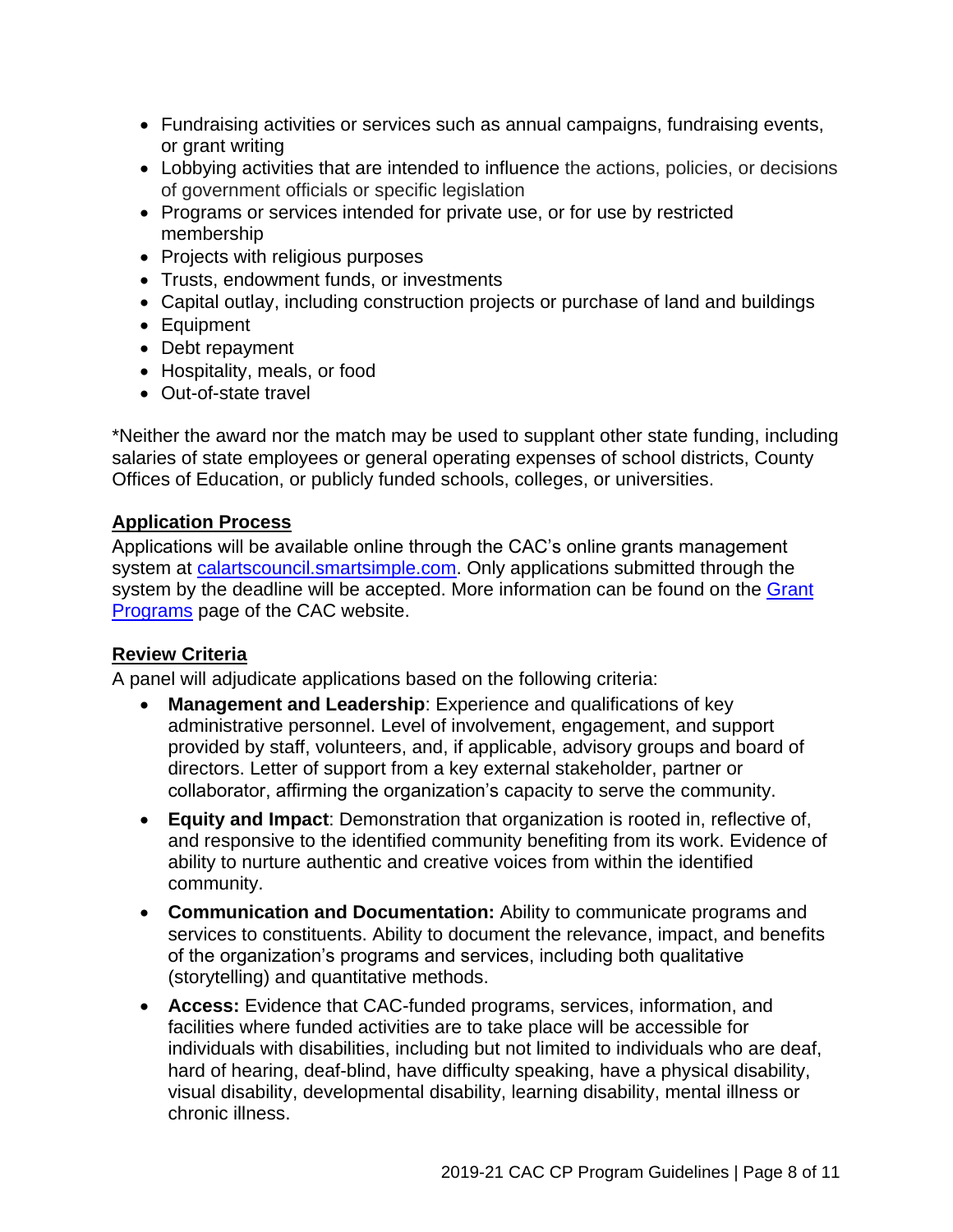# **Panel Adjudication and Ranking Scale**

An application will be deemed ineligible by CAC staff if it is incomplete at the time of submission, or does not meet eligibility criteria or project requirements.

Panelists review applications and work samples using the 6-point ranking scale below.

|                | <b>Rank Title</b> | <b>Rank Description</b>                                                                                                                                                                |
|----------------|-------------------|----------------------------------------------------------------------------------------------------------------------------------------------------------------------------------------|
| 6              | <b>Exemplary</b>  | Fully achieves the purpose of the program<br>Meets all of the review criteria and project requirements<br>to the highest degree                                                        |
| 5              | <b>Strong</b>     | Strongly achieves the purpose of the program<br>Meets all of the review criteria and project requirements<br>to a significant degree                                                   |
| 4              | Good              | Sufficiently achieves the purpose of the program<br>Meets all of the review criteria and project requirements<br>to some degree                                                        |
| 3              | Fair              | Moderately achieves the purpose of the program<br>Meets <b>most</b> of the review criteria and project<br>requirements                                                                 |
| $\overline{2}$ | <b>Marginal</b>   | Minimally achieves the purpose of the program<br>Meets some of the review criteria and project<br>requirements                                                                         |
| 1              | Weak              | Does not achieve the purpose of the program; proposals<br>that are not appropriate for this grant category<br><b>Inadequately</b> meets the review criteria or project<br>requirements |

# **California Arts Council Decision-making**

The final authority for grant awards is the appointed Council. After receiving and reviewing the panel ranks, the Council will vote on final funding awards at a public meeting. Awards may differ from requested amounts based on rank.

# <span id="page-8-0"></span>**Timeline**

| November 15, 2019 11:59 PM   | <b>Application deadline (online)</b> |
|------------------------------|--------------------------------------|
| <b>March 2020</b>            | <b>Funding decisions</b>             |
| March 2020                   | <b>Funding notifications</b>         |
| July 1, 2020 - June 30, 2022 | <b>Grant Activity Period</b>         |
| July 31, 2022                | <b>Final Report deadline</b>         |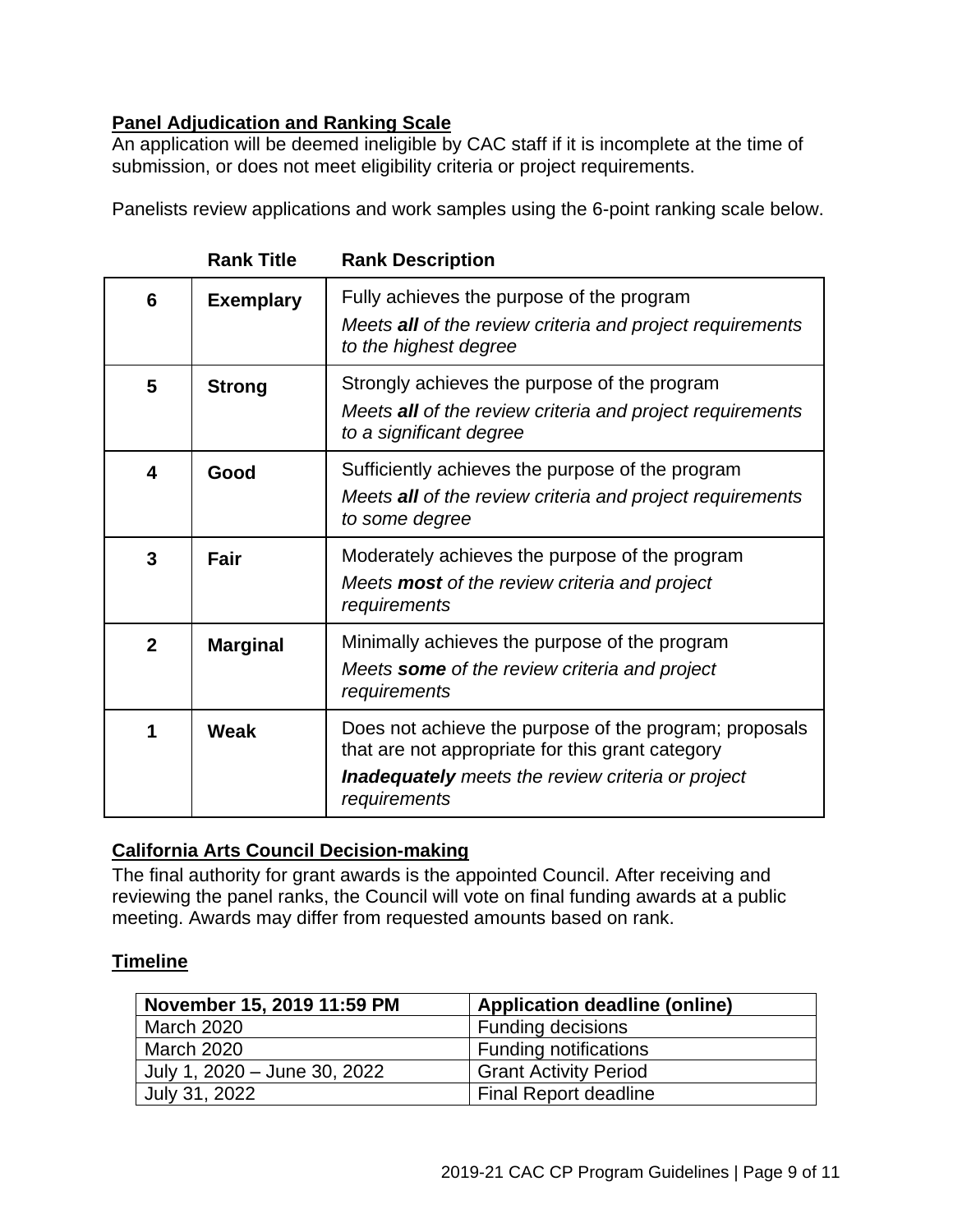### **Grantee Requirements**

Grantees must comply with all requirements as stipulated in the grant agreement, including but not limited to the following:

- Grantees are required to carry out activities consistent with the original proposal summary statement and the intent of the application as approved for funding, including in instances where the grant award may be less that the original request amount.
- Changes to funded activities must be proposed in advance and would require prior written approval from CAC staff. Requests for changes are considered on a case-by-case basis; approval is not guaranteed.
- To better inform our elected representatives as to the value of the arts and the use of state funds, grantees are required to include—with the approved grant agreement—copies of signed letters sent to the Governor and state Senate and Assembly representatives thanking them for the grant.
- Use the CAC logo on all printed, electronic materials and websites (programs, catalogs, postcards, posters, newsletters, leaflets, publications, etc.) that specifically reference this grant.
- Credit the CAC on all printed and electronic materials: *"This activity is funded in part by the California Arts Council, a state agency."*
- Provide a report summarizing grant-funded activities and accomplishments at the end of the Grant Activity Period.

## **California Model Agreement (AB20) and Indirect Costs**

In order to comply with AB20 requirements, University of California and California State University grantees are required to secure an indirect cost waiver from The Regents of the University of California or The Trustees of the California State University.

#### **Appeal Process**

Appeals to CAC funding decisions must be submitted on an official Appeal Form, available from the CAC, and postmarked within 45 days of the decision. Appeals are granted only on the following grounds:

1. Panel's assessment was based on a misstatement of factual information as contained in the application such that it negatively influenced the panel's recommendation; and/or

2. Incorrect processing of the required application material such that it negatively influenced the panel's assessment of the applicant's request for funding.

**Note:** Dissatisfaction with award denial or with award amount is not grounds for appeal.